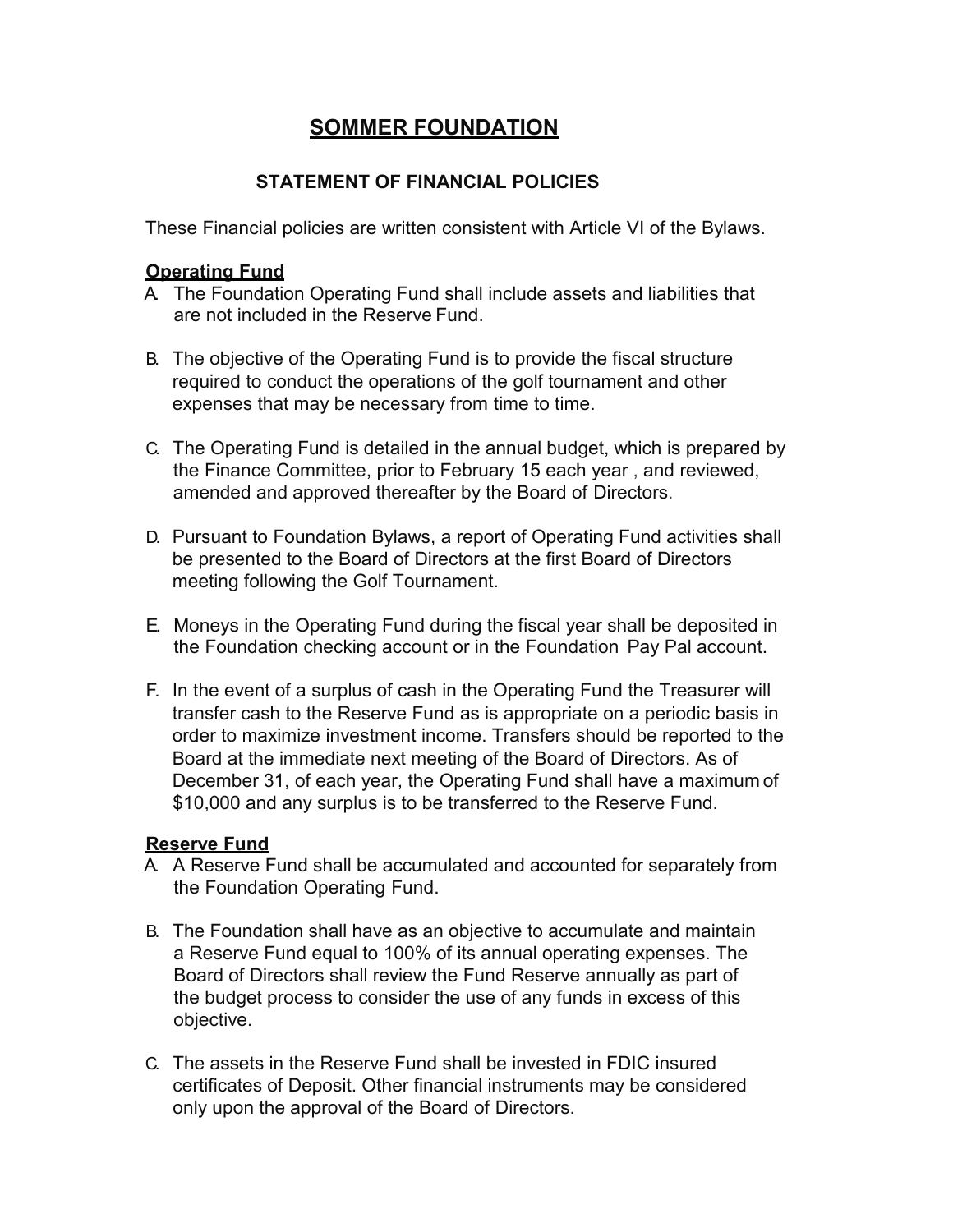- D. All assets in the Reserve Fund shall be considered unrestricted unless otherwise directed by the Board of Directors.
- E. The Reserve Fund will be used to pay expenditures caused by unforeseen emergencies, for cash shortfalls caused by revenue declines, or any other necessity as may be proposed by the Treasurer. The Reserve Fund shall also be maintained to meet future needs when operating revenue is insufficient to do so. Approval from the Sommer Board of Directors is required to utilize the Reserve Fund if the need should arise.
- F. Investment income shall be reinvested and shall be included in the Reserve Fund for reporting purposes.
- G. If ever a cash flow analysis determines that a shortage of cash is anticipated during the fiscal year, then the Sommer Foundation Treasurer may authorize a temporary transfer of cash from the Reserve Fund to the Operating Fund, provided that immediate notice of such transaction is provided to the Foundation Chair.

## **Expenditures**

A. Consistent with Article VI of the Bylaws, the Foundation Treasurer may execute checks, drafts, or other orders for the payment of money, and enter into contracts with suppliers of goods and services, if funds are provided for such purposes in the annual budget. A regular list of expenditures shall be submitted to the Board. The Board Chair shall be named as additional authorized signatory on all financial accounts.

#### **Revenues**

- A. Revenue shall be promptly deposited into the checking account, the Reserve Fund or Pay Pal as determined by the Treasurer.
- B. A petty cash account may be kept by the Treasurer not to exceed\$100.
- C. Any accounts receivable that are unpaid 90 days after the invoice date shall be reported to the Board of Directors.
- D. The Foundation Treasurer shall make the determination that any accounts receivable be written off as uncollectible with the approval of the Board of Directors.

## **Budget and Audit**

A. The Finance and Administration Committee shall prepare and submit a Golf Tournament budget and a Foundation budget each fiscal year for review by the Board of Directors no later than November 1 of each year. Thereafter, the Board of Directors shall review, amend and approve the final budget at the first meeting of the calendar year.